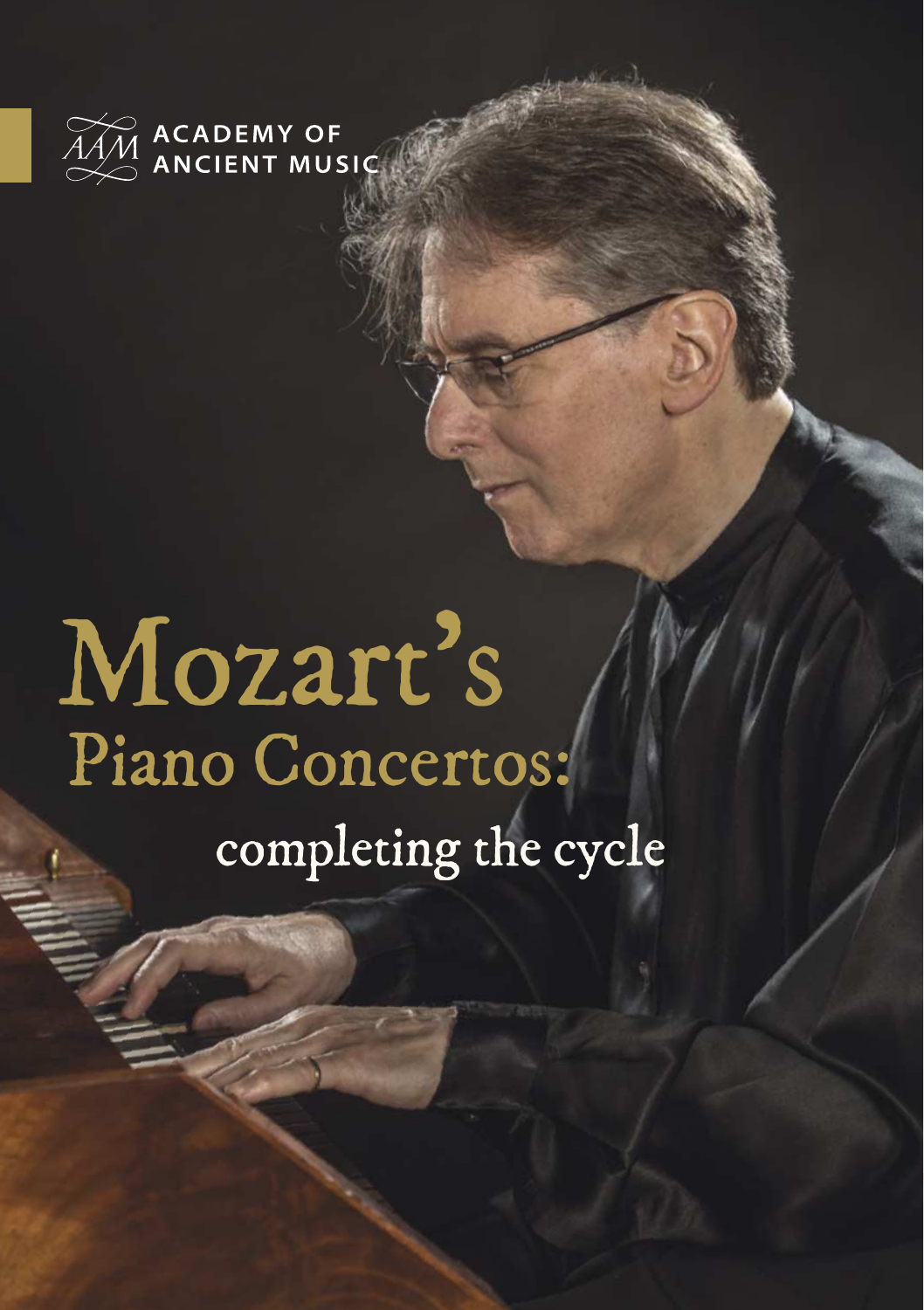#### Mozart's Piano Concertos as you've never heard them before

**Today we hail Wolfgang Amadeus Mozart as one of the finest composers ever to have lived and his piano concertos as a pinnacle of classical form in music. But we often lose sight of the fact that during his lifetime Mozart was far better known as a performer than as a composer. Upon his arrival in Vienna in the 1780s, Mozart was the greatest pianist in Europe, a player acclaimed not just for his dazzling virtuosity, but also for his astonishing improvisational abilities.** 

Determined to recapture Mozart's sense of adventure, the Academy of Ancient Music's founder Christopher Hogwood and the scholar-pianist Robert Levin came together in 1993 to record Mozart's complete works for keyboard and orchestra for the first time ever on period instruments. Levin's interpretation restored improvisation to its rightful place at the heart of each composition. All concertos were recorded with improvised cadenzas, and decorative ornamentation was applied throughout, recreating the approach Mozart would have taken.

*"Levin lives Mozart throughout his entire body, and for every second of the score… he plays the music as if he's writing it himself – for the first time."* 

Hilary Finch, The Times

Over the course of seven years, Levin and AAM produced eight albums in this style, featuring 17 of Mozart's concertos, a body of work hailed by the Cambridae Encyclopaedia of Historical Performance as 'the historical performance movement at its absolute zenith'.

Now more than 20 years since the last release, AAM and Robert Levin are finally completing the cycle with new recordings made over the course of 2021–22. Five albums remain, featuring not only the numbered concertos, but also lesserknown works for keyboard and orchestra, as well as a new discovery and completed fragments.

These new recordings will be released as we approach AAM's 50th anniversary season in 2023–24, and we hope a full set will follow (in collaboration with Decca Records). Upon completion, this will be the first-ever recording of Mozart's complete works for keyboard and orchestra on either modern or historical instruments.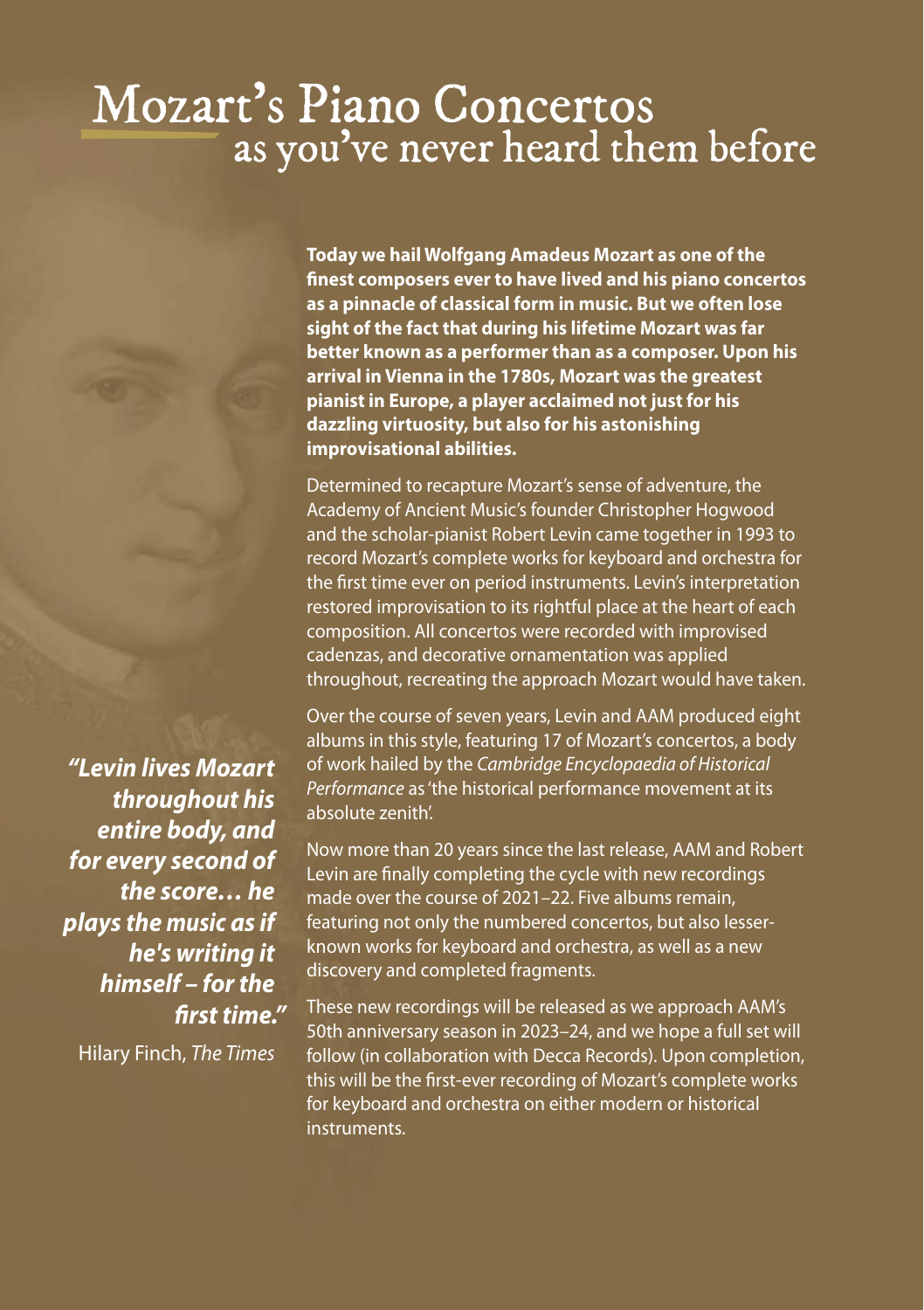### Robert Levin

describes the importance of this project

"

The cycle of Mozart piano concertos, begun in 1993 with AAM and Christopher Hogwood, is central to my identity as an artist. This was the first cycle to restore the practices of improvisation throughout the concerto, particularly in decoration and cadenzas. The series received highest acclaim in the press and from the listening public, but unfortunately the series remains uncompleted.

Among the works yet to be released are some of the most famous: the concertos Nos. 21 (C major), K467; 24 (C minor), K491; 25 (C major), K503; and 27 (B-flat major), K595, as well as a number of the earlier concertos and those for multiple instruments. The works also include the world premiere of Mozart's recently identified first concerto movement, written when he was eight. This cycle is a central element both in Christopher Hogwood's legacy as founder and leader of the AAM and within my own career, and completing it represents the successful realisation of a project of outstanding significance.















ROBERT LEVIN HRISTOPHER ocwoon



"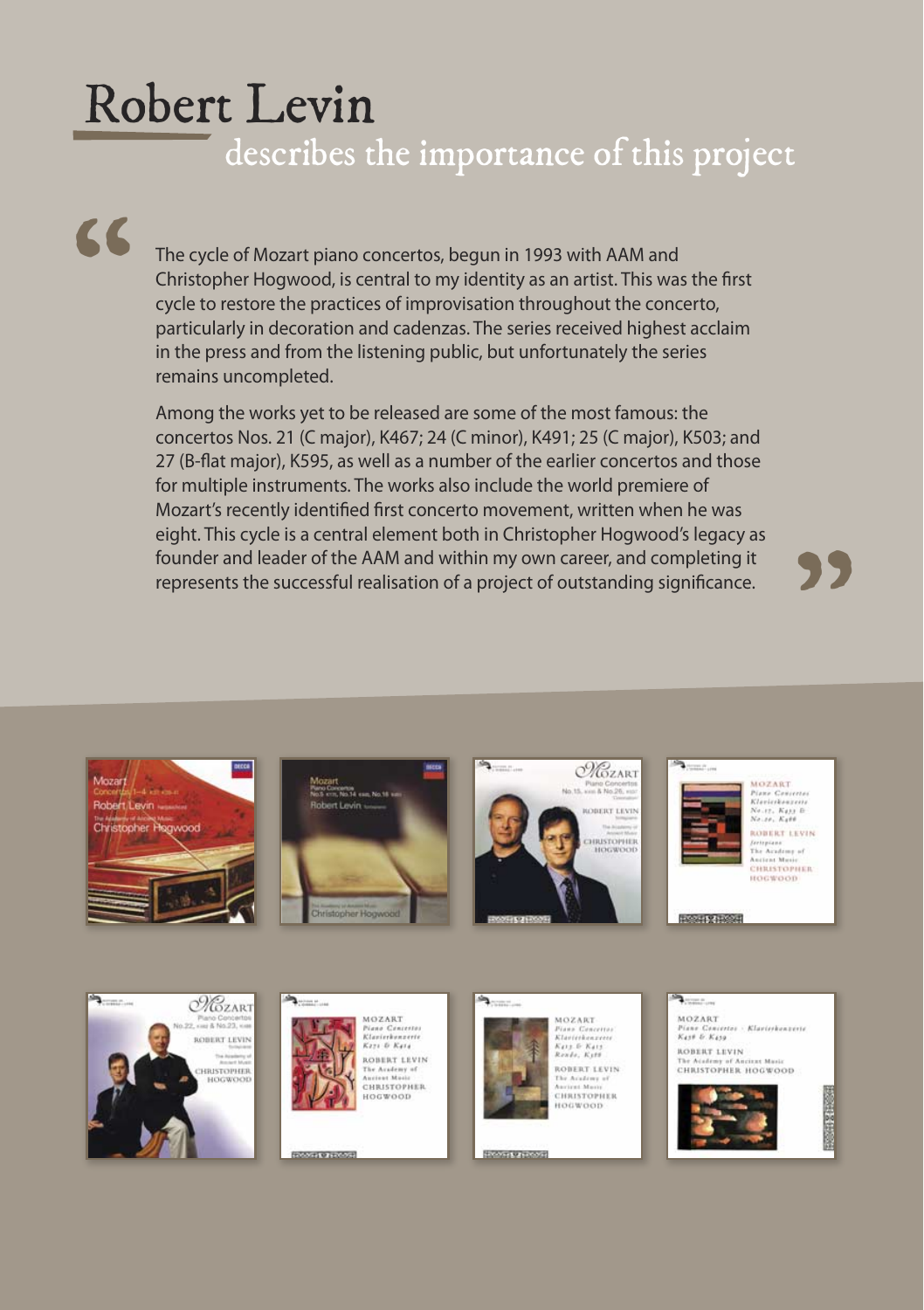#### About Robert Levin

Robert Levin is a renowned pianist, conductor, composer and academic. He has performed throughout the United States, Europe, Australia and Asia on both modern and period instruments with conductors including Sir John Eliot Gardiner, Christopher Hogwood, Sir Charles Mackerras, Bernard Haitink, Sir Simon Rattle, Esa-Pekka Salonen, Nicholas McGegan and Sir Roger Norrington.

Levin has made recordings for labels including Decca, Deutsche Grammophon, Archiv, Philips, ECM, Hänssler, Le Palais des Dégustateurs and Deutsche Harmonia Mundi. These include a Beethoven concerto cycle and the complete Bach harpsichord concertos with Helmuth Rilling, as well as a traversal of the Mozart piano sonatas on Mozart's piano.

Levin has been a passionate advocate for, and student of, Mozart, since he graduated from Harvard University in 1968 with a thesis entitled 'The Unfinished Works of W. A. Mozart'. He has completed a number of Mozart fragments which have been published by Bärenreiter, Breitkopf & Härtel, Carus, Peters and Wiener Urtext Edition.

Levin seeks to re-create the performance practice of the composers' time by improvising cadenzas and shorter embellishments in the composers' style. He also promotes the importance of performing on historical instruments in order to come closer to understanding what the composer intended. "The voyage and discovery of playing on period instruments is to move in a world – physical, emotional and aesthetic – that is inhabited by the geniuses that wrote this music. It brings us very, very close to them"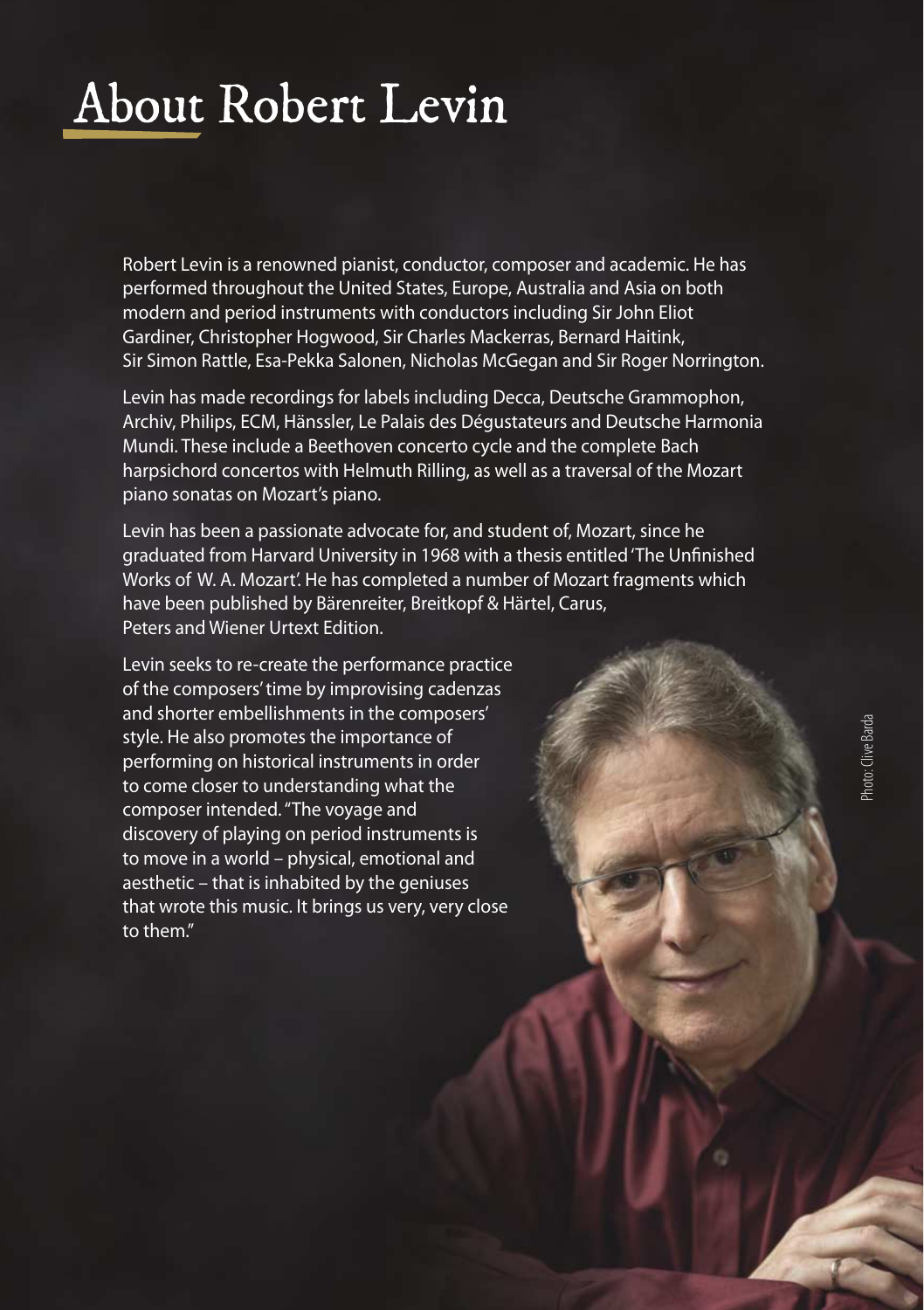

**This is an ambitious project, costing £250,000 in total, and we need your support to make it happen. We are offering the opportunity for individual donors to 'sponsor' an element of this initiative:**

**Robert Levin** – £15,000 **Richard Egarr** (conductor and second keyboard soloist) – £10,000 **Additional soloists** (third keyboard, violin and soprano) – £2,000 each **Orchestral musicians** – £1,000 - £5,000 **Concertos** – from £1,500 for a movement to £7,000 for a complete concerto

Below are the concertos we will record and the instruments we believe they were originally performed on:

**K107/1 in D**  harpsichord

**K107/2 in G**  harpsichord

**K107/3 in E flat**  harpsichord

**No 5 in D (K175)**  version for organ

**No 6 in B flat (K238)**  Tangent piano

**No 7 in F (K242)**  version for three harpsichords

**No 7 in F (K242)**  version for two fortepianos

**No 8 in C (K246)**  Tangent piano

**No 10 in E flat (K365)**  version for two fortepianos **No 21 in C (K467)**  fortepiano

**No 24 in C minor (K491)**  fortepiano

**No 25 in C (K503)**  fortepiano

**No 27 in B flat (K595)**  fortepiano

**Aria: 'Ch'io mi scordi di te' (K505)**  soprano and fortepiano

**Fragment completed by Robert Levin: Allegro in D (K315f)**  fortepiano and violin

**Organ Sonata in C (K336)** 

**Concerto movement in G major from Nannerl Music Book (reconstructed by Robert Levin)**  fortepiano

**Thank you for your support.**